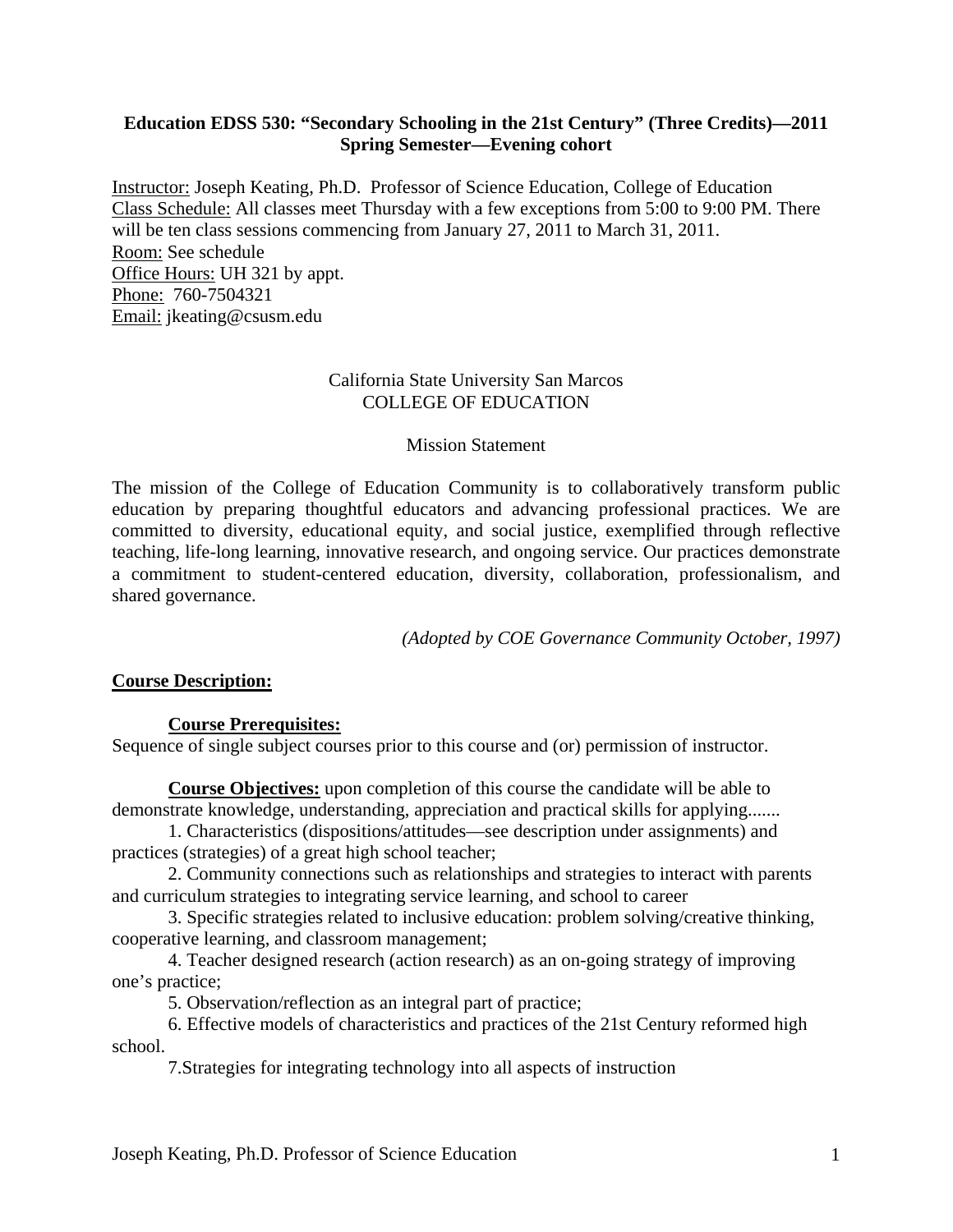#### **Overview of Course :**

The purpose of this course is to give the future high school teacher the opportunity to explore models and strategies that are on the cutting edge of the high school reform movement in the 21<sup>st</sup> Century. Recent reform documents and the textbook with its overarching theme called the "Circle of Courage" provide the framework for the course. This theme is explored using the basic tenet that good teachers and teaching result from the intersection of three key components strong content knowledge, pedagogical skills and appropriate teacher dispositions (attitudes). The intersection of these three components is explored through course topics that integrate theory, research and applications to school field experiences. Assignments connected to these are aimed at linking theory to practice. Consequently, one of the requirements imbedded in these assignments is the expectation that many of them will be completed through exploration at the school sites. As a result of being an active participant in this course and its themes you should expect an increased expertise in the following areas of leadership in school reform: knowledge of effective teacher attitudes/ dispositions, applying action research, applying community /service learning/parental involvement, integration of cooperative learning, applying problem solving, effective use of classroom management techniques. All of the above strategies assume a basic understanding of the processes of curriculum planning including the effective integration of various technologies.

#### Required Texts:

*Teaching in Secondary Schools (2005).* 

*Baldwin, Keating and Bachman.* Pearson/Prentice Hall. (**Note: should already be purchased for previous courses)** 

**Rethinking High School—Best Practice in Teaching, Learning, and Leadership** *(*2001) Daniels, Bizar and Zemelman. Heinemann.

#### **Additional Readings: recommended but not required**

 $(1994)$ . *Second To None: A Vision of the New California High School* (California Task Force)

*The Good High School--Portraits of Character and Culture (Harper)* Sarah Lawrence Lightfoot (1983).

#### *Classroom Instruction that Works.Research Based Strategy for Increasing Student Achievement (2001)* Marzano, Pickering and Polluck. American Association for Curriculum Development.

## **Summary of classroom and academic norms and expectations**:

- **Grade Sheet:** Specific details of each assignment are included below as well as in the text and will be given in class at the appropriate time: a grading sheet will be used to keep track of these
- **Graduate Level Professionalism:** Expectations are that are assignments will be professionally done (i.e. typed when recommended and at the highest quality level representative of graduate work)
- **Referencing Sources:** Citations should always be used when utilizing information from another source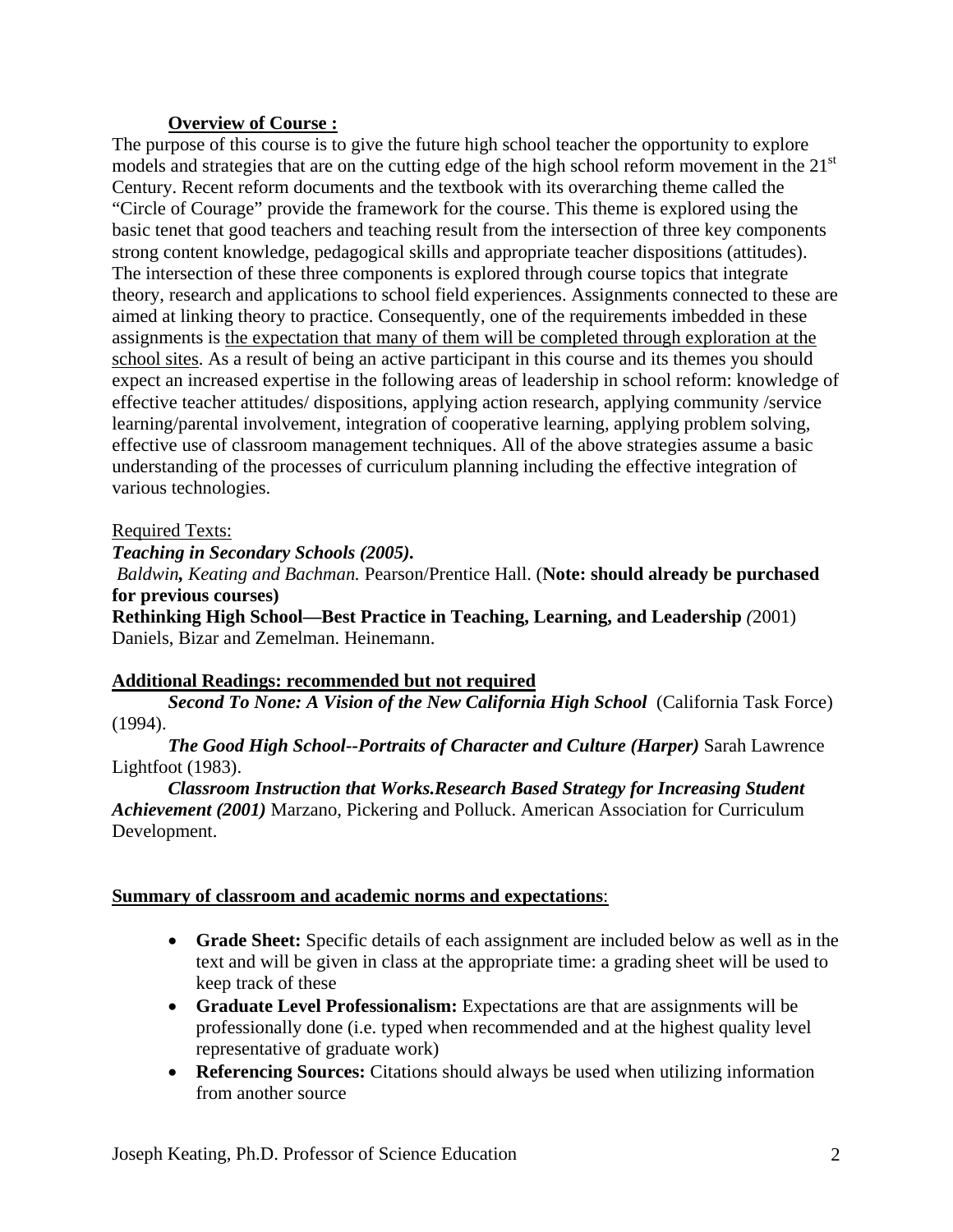#### **Punctuality and attendance (See COE policy below)**

It is essential to attend all class sessions in that many ideas presented cannot be replicated in abstentia. Consequently, any missed assignments and classes will be excused only for extenuating circumstances. Any assignments that could be made up due to extenuating circumstances (not all could since they are group and interactive) will only count a maximum of  $1/2$  the possible value since discussion/reflection of these assignments in class is an essential part of the assignment and process. Two missed classes (=one full day) or equivalent can result in one letter grade lower and three missed classes with two letter grades lower. Late arrivals with also are penalized at the discretion of the instructor. More absences than this will result in non-passing of the course. Late assignments will be accepted and graded on the discretion of the instructor.

- **Class participation:** It is expected that as in one's own classroom, to maximize effective learning, students will be focused on the lesson presented, be an active participant and not be multitasking (inappropriate use of computers, side conversations etc)
- **Authorization to Teach English Learners**
- This credential program has been specifically designed to prepare teachers for the diversity of languages often encountered in California public school classrooms. The authorization to teach English learners is met through the infusion of content and experiences within the credential program, as well as additional coursework. Students successfully completing this program receive a credential with authorization to teach English learners.

*(Approved by CCTC in SB 2042 Program Standards, August 02)* 

#### **COE Attendance Policy**

Due to the dynamic and interactive nature of courses in the College of Education, all students are expected to attend all classes and participate actively. At a minimum, students must attend more then 80% of class time, or s/he **may not receive a passing grade** for the course at the discretion of the instructor. Individual instructors may adopt more stringent attendance requirements. Should the student have extenuating circumstances, s/he should contact the instructor as soon as possible.

**Students with Disabilities Requiring Reasonable Accommodations.** Students are approved for services through the Disabled Student Services Office (DSS). This office is located in Craven hall 5205, and can be contacted by phone at (760) 750-4905, or TTY (760) 750-4909. Students authorized by DSS to receive reasonable accommodations should meet with their instructor during office hours or, for confidentiality, in a more private setting.

#### **CSUSM Academic Honesty Policy**

"Students will be expected to adhere to standards of academic honesty and integrity, as outlined in the Student Academic Honesty Policy. All written work and oral presentation assignments must be original work. All ideas/materials that are borrowed from other sources must have appropriate references to the original sources. Any quoted material should give credit to the source and be punctuated with quotation marks.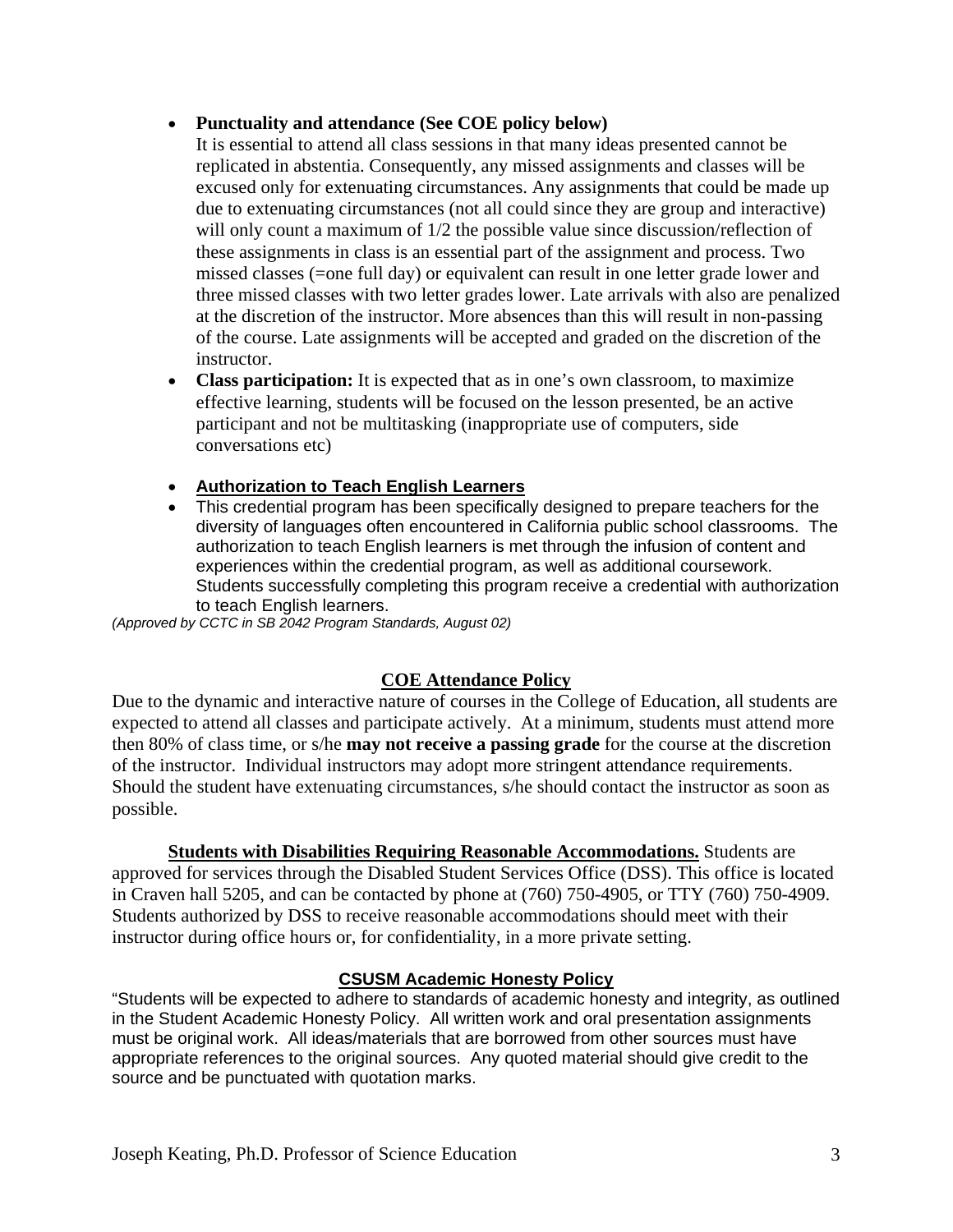Students are responsible for honest completion of their work including examinations. There will be no tolerance for infractions. If you believe there has been an infraction by someone in the class, please bring it to the instructor's attention. The instructor reserves the right to discipline any student for academic dishonesty in accordance with the general rules and regulations of the university. Disciplinary action may include the lowering of grades and/or the assignment of a failing grade for an exam, assignment, or the class as a whole."

Incidents of Academic Dishonesty will be reported to the Dean of Students. Sanctions at the University level may include suspension or expulsion from the University.

#### **Plagiarism:**

As an educator, it is expected that each student will do his/her own work, and contribute equally to group projects and processes. Plagiarism or cheating is unacceptable under any circumstances. If you are in doubt about whether your work is paraphrased or plagiarized see the Plagiarism Prevention for Students website http://library.csusm.edu/plagiarism/index.html. If there are questions about academic honesty, please consult the University catalog.

#### **All University Writing Requirement**

This course will require a number of written assignments both formal and informal to model two aspects of written assessment (formative and summative). These include for quickwrites, reading logs, final individual and group reports . This will more than satisfy the minimum university requirement of 2500 words per course.

#### **Course Topic/Activity Schedule/Calendar and Related Assignments:**

#### **Week #1 Class #1 (Thursday January 27) (Theme: Cooperative Learning and Problem Solving Strategies)** Topics/Activities:

1) Graphic Organizer overview of the course

2) Introduction to Cooperative Learning through Communication Skills Games #1

(Verbal/Non-Verbal Communication: Teaching Language protocols);

3) Introduction to Inquiry/Problem Solving through Problem Solving Skills Game #1 (Gum Drop Towers: Generic Problem Solving Model);

4) Syllabus/text/assignments/grade sheet considerations

5) Directorships (revisit)

#### **Assignments due for next class (Thursday February 3: Class #2):**

- 1) Assignment #9: Rethinking High Schools: Start Reading introduction and final chapter (Graduation), (Ch 1 and Ch 13 respectively) and the chapter you are assigned to Jigsaw from "Rethinking High Schools (Best Practices High School = BPHS)" (two Reading Logs due: i.e. one for the Ch 1 and 13 (combined) and one for the jigsawed chapter). Meet with assigned expert group (those who have read the same assigned chapter) prior to class to prepare a 5-7 minute overview presentation and one page handout/summary of that assigned chapter for your classmates.
- 2) Read syllabus: note questions, clarifications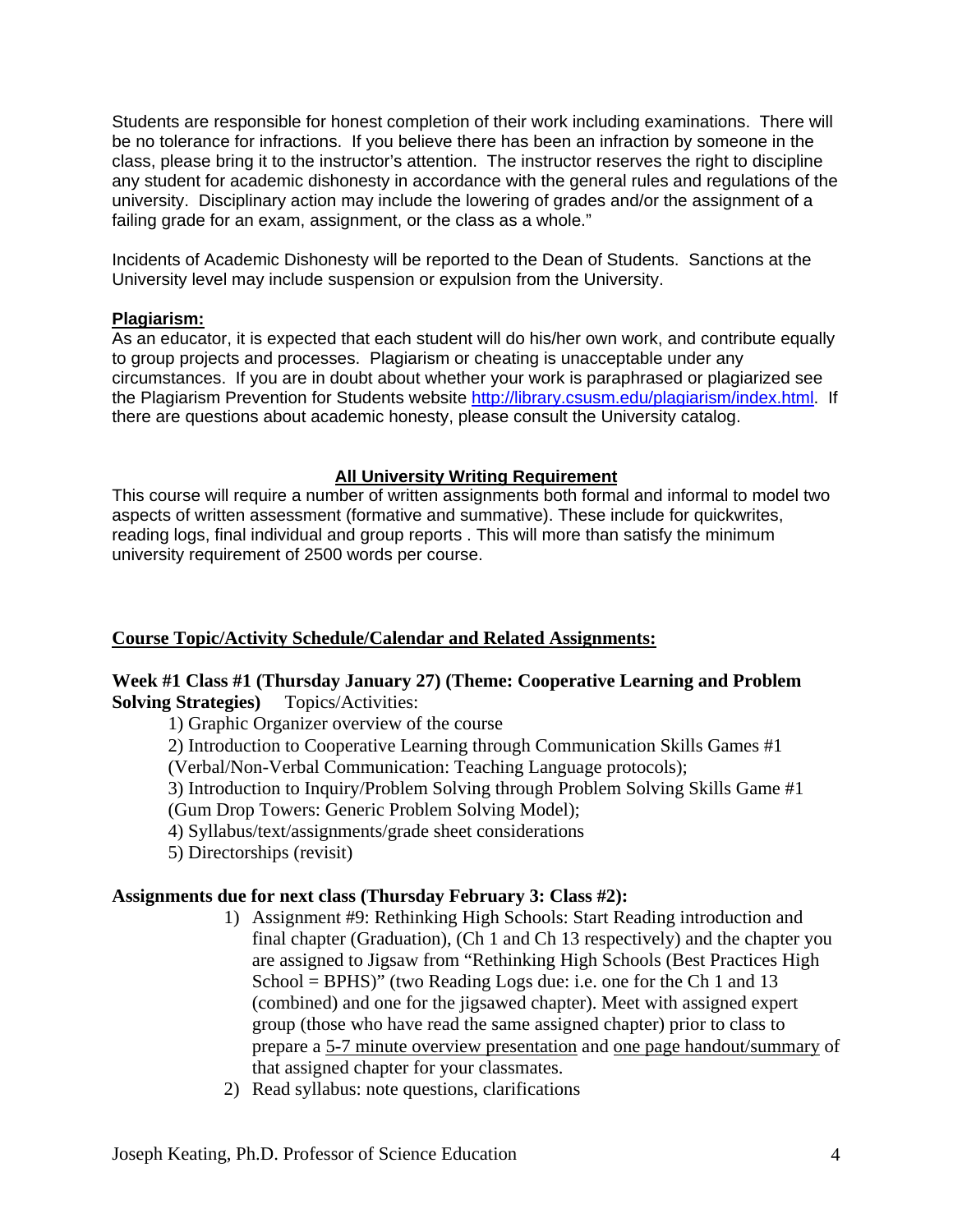- 3) Read the Forward (Circle of Courage) and Chapter 1 of TSS: Respond with a one page reading log to this question: What are some ways I could incorporate each of these four ideas of this chapter (action plan) into my own subject matter curriculum and my personal teaching strategies: 1) circle of courage; 2) educational reform ideas; 3) personal philosophy of teaching and 4) teaching dispositions.
- 4) Teacher Dispositions Assignment #1 (revisit)

#### **Week #2 (Thursday February 3 Class #2): (Theme: Secondary Reform)** Topics/ Activities/Review

- 1) Discussion of ideas from Secondary Reform from Forward and Chapter 1 of TSS:" Second to None";"Breaking Ranks"; "What really Matters" and "Circle of Courage"
- 2) Video "Second to None"
- 3) Group presentation" Rethinking High Schools (BPHS)" Jigsaw Activity #9
- 4) Questions on Syllabus/Grade sheet
- 5) Closure/Questions Quick write/ Next time

#### **Assignments due next time (February 10):**

- **1)** Read in TSS: Chapter 6 Cooperative Learning (reading log: Respond to this prompt: From your own personal experiences both in courses and as a teacher in school, what are the challenges to using cooperative learning and explain how you would overcome these by mapping a strategy to incorporate it into your own classes?
- **2)** Read Ch 3 pp 71-77 in TSS on Action Research (reading log: respond to this prompt: What are the challenges for a classroom teacher to use action research? Cite an example of how you could have used it last semester to address a specific issue you had during CP1.

#### **Week #3 (Thursday February 10: Class #3) Theme: Action Research/Cooperative Learning**

- 1) Introduction to the teacher as a researcher (action research): "Group Ethnographic Study" (see assignment # 4): presentation/paper due: Week # 9 (March 24)
- 2) Discussion of reading logs from Ch 3 on Action research
- 3) Cooperative Learning Communication Skills Game #2 Epstein's Five Stage Rocket (cooperative learning social protocols)
- 4) Discussion of reading log response from Chapter 6 in TSS (introduce top ten strategies for effective implementation and increasing achievement through Cooperative Learning). In class assignment: In subject matter teams: Plan and present a short lesson that incorporates many of these top ten cooperativelearning strategies.
- 5) Planning time for Ethnographic Study group presentation (decide when and what types of data you will collect and who will do it)
- 6) Closure/Questions/Quickwrite/ Next time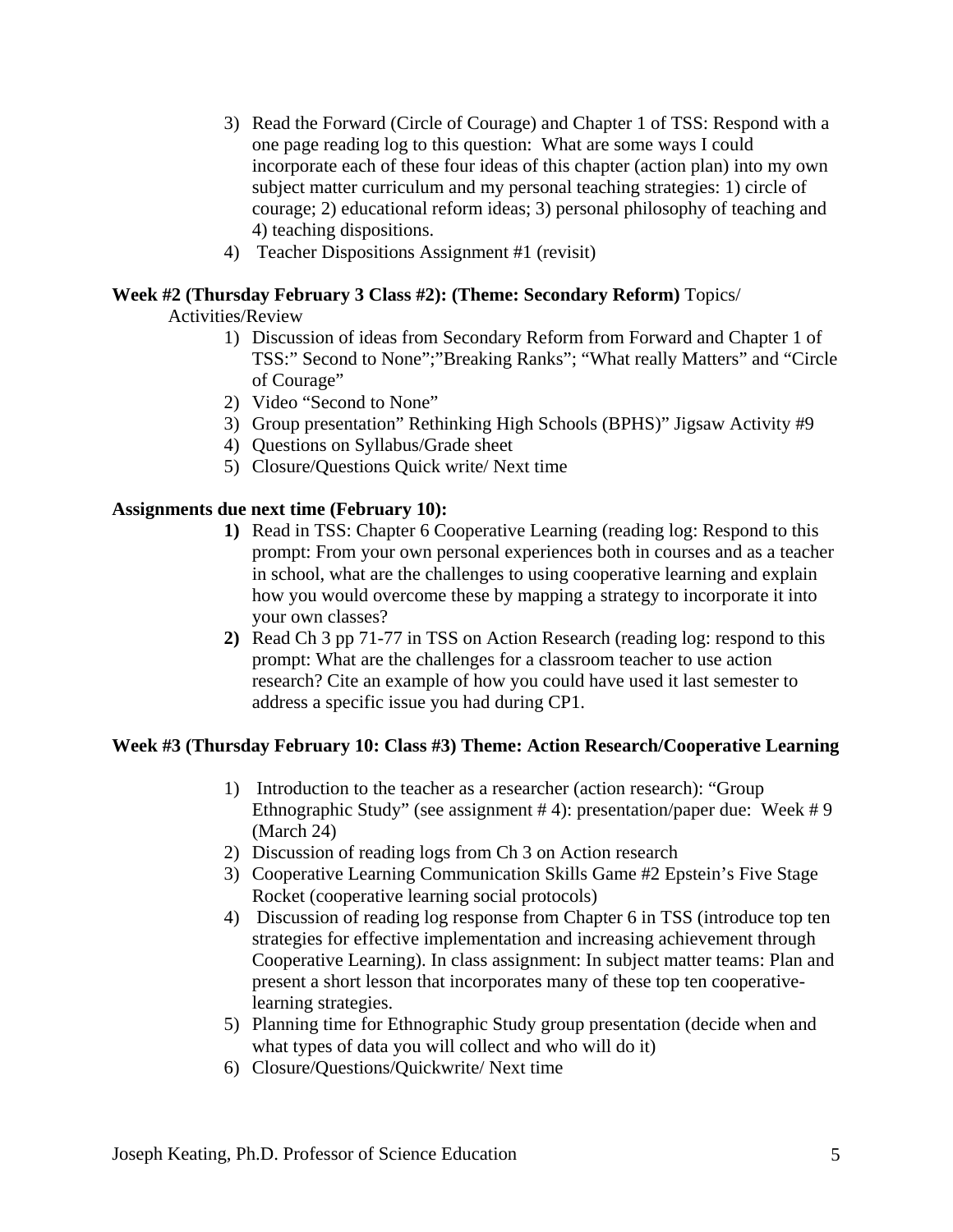#### **Assignments due next time (February 24): Note two weeks!!!**

- 1) In TSS Read Ch 4 pp.86-99 (Introduction to divergent questioning techniques and the Inquiry Problem Solving Model). Respond to this prompt: After reading this section: Outline a specific lesson that incorporates problem solving/critical thinking in your subject area that as a minimum includes the following: 1) standard/objective; 2) activity; 2) timeline; 3) specifics on how to integrate cooperative learning; 4) formative and summative assessment (s) Assignment #11. In subject matter groups discuss the lesson you personally have prepared and select one from your team that you can enhance and present to the whole class. This 5-7 minute presentation should include as a minimum: an overview/description of the logistics of an activity/lesson plan that integrates using both strategies of problem solving (inquiry) and cooperative learning that you could apply within your own discipline. This consensus lesson idea should include all of the elements #1-4 suggested above.
- extent and richness in the involvement of parents? 2) Read Ch 10 in TSS on incorporating community resources (reading log) Prompt: 1) Specifically within your discipline: How would you integrate the ideas from this chapter to incorporate using service learning/internships; 2) What ideas suggested in the reading were did you see utilized with parents during beginning CP1? 3) What strategies will you use to improve both the
- 3) Plan a full day school site visit for your team ethnographic study (February 17th)
- 4) Attend the special Rick Morris CM workshop on Monday Feb 28 from 3-5 PM in Arts 101 (Bring questions etc to following class on March3)

#### **Week #4 (Monday February 17 #4) No formal class meeting. School site teams will meet at the school site for full day data collecting as part of the ethnographic study. (Theme: Action Research)**

#### **Assignments due next time (February 24):**

1) In TSS Read Ch 4 pp.86-99 (Introduction to divergent questioning techniques and the Inquiry Problem Solving Model). Respond to this prompt: After reading this section: Outline a specific lesson that incorporates problem solving/critical thinking in your subject area that as a minimum includes the following: 1) standard/objective; 2) activity; 2) timeline; 3) specifics on how to integrate cooperative learning; 4) formative and summative assessment (s) Assignment #11. In subject matter groups discuss the lesson you personally have prepared and select one from your team that you can enhance and present to the whole class. This 5-7 minute presentation should include as a minimum: an overview/description of the logistics of an activity/lesson plan that integrates using both strategies of problem solving (inquiry) and cooperative learning that you could apply within your own discipline. This consensus lesson idea should include all of the elements #1-4 suggested above.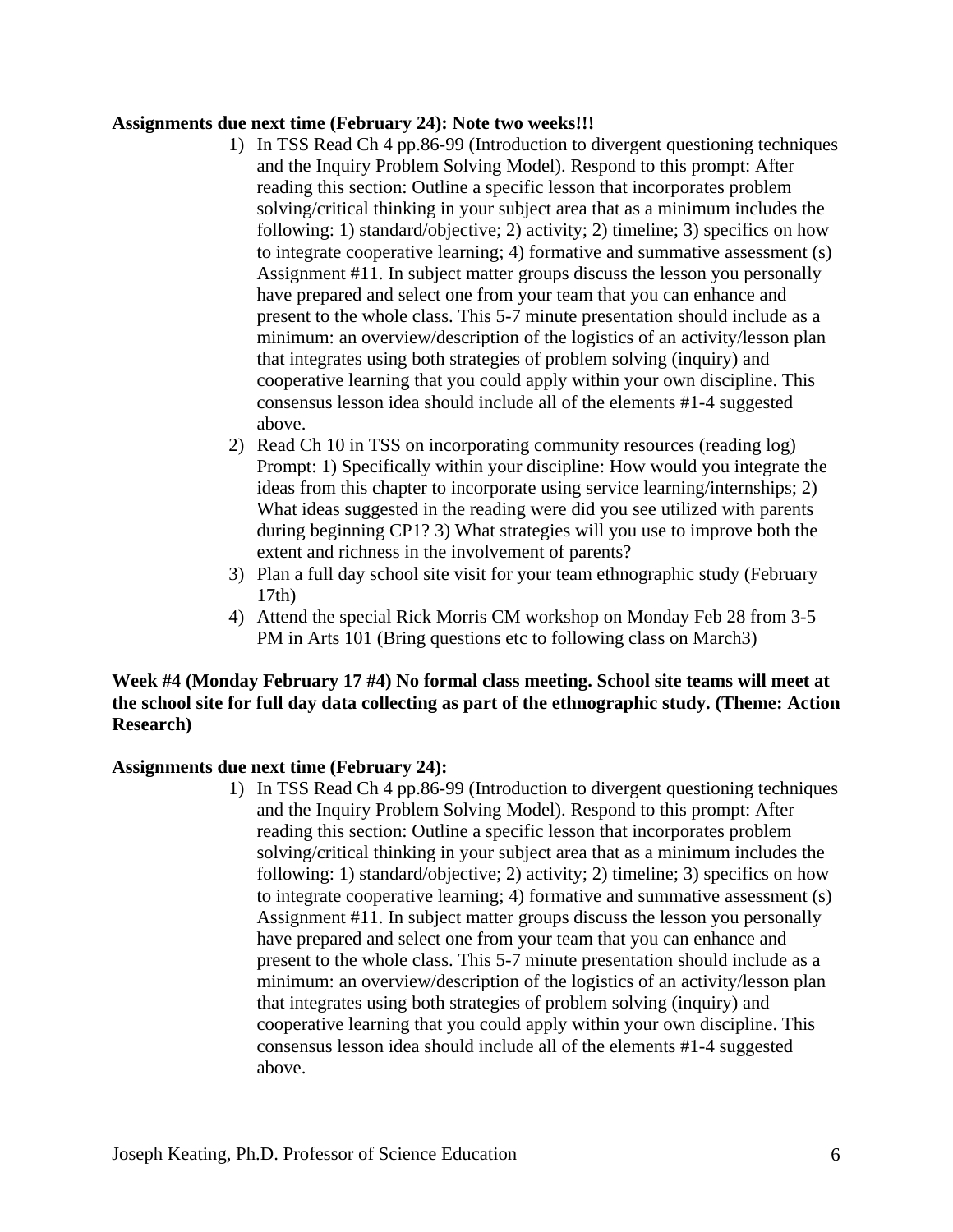- extent and richness in the involvement of parents? 2) Read Ch 10 in TSS on incorporating community resources (reading log) Prompt: 1) Specifically within your discipline: How would you integrate the ideas from this chapter to incorporate using service learning/internships; 2) What ideas suggested in the reading were did you see utilized with parents during beginning CP1? 3) What strategies will you use to improve both the
- 3) Plan a full day school site visit for your team ethnographic study (February 17th)
- 4) Attend the special Rick Morris CM workshop on Monday Feb 28 from 3-5 PM in Arts 101 (Bring questions etc to following class on March3)

#### **Week #5 (Thursday February 24 #5) (Theme: Community/Parental Involvement/Problem Solving)** Topics/Activities/Review:

- 1) Service Learning Project Overview/ explanation Assignment #6 Due: Week # 9 (note this assignment is integrated with the course on Interdisciplinary Curriculum)
- 2) Discussion of prompts from Ch 10 (Parent Involvement and Community Service-Learning)
- 3) In class time to meet/plan and prepare for Assignment # 6 Service-Learning/Action Research Plan
- 4) Subject matter group project presentation: Integrating Problem Solving into a Discipline area (Assignment #11)
- 5) Closure/Questions/Quick write

### **Assignments due next time (March 3):**

- 1) Read in TSS Ch 9 Classroom Management (Reading log): Respond to this prompt: What major problems or issues did you have related to CM during CP1? How did you respond to them? What ideas from the Compassionate Discipline Model would you like to incorporate during CP2?
- 2) Attend the special Rick Morris CM workshop on Thursday Feb 28 from 3-5 PM in Arts 101 (Bring questions etc to next class on March7)

#### **Research/Cooperative Learning Topics/Activities/Review Week #6 (Thursday March 3 #6)**: **Theme: Classroom Management/Action**

1) Cooperative Learning Communication Skills Game #3 (Leader of the Pack):

- 2) Summary/ Review/Questions on Cooperative Learning
- 3) Discussion of prompts from Ch 9 (CM)
- 4)) Introduction to Classroom Management Discussion of Ch 9 Part 1:
	- a) Overview of CM models
	- b) Compassionate discipline model (Level 1-3)
- 5) Closure/Questions/Quick write

#### **Assignments due next time (March 10):**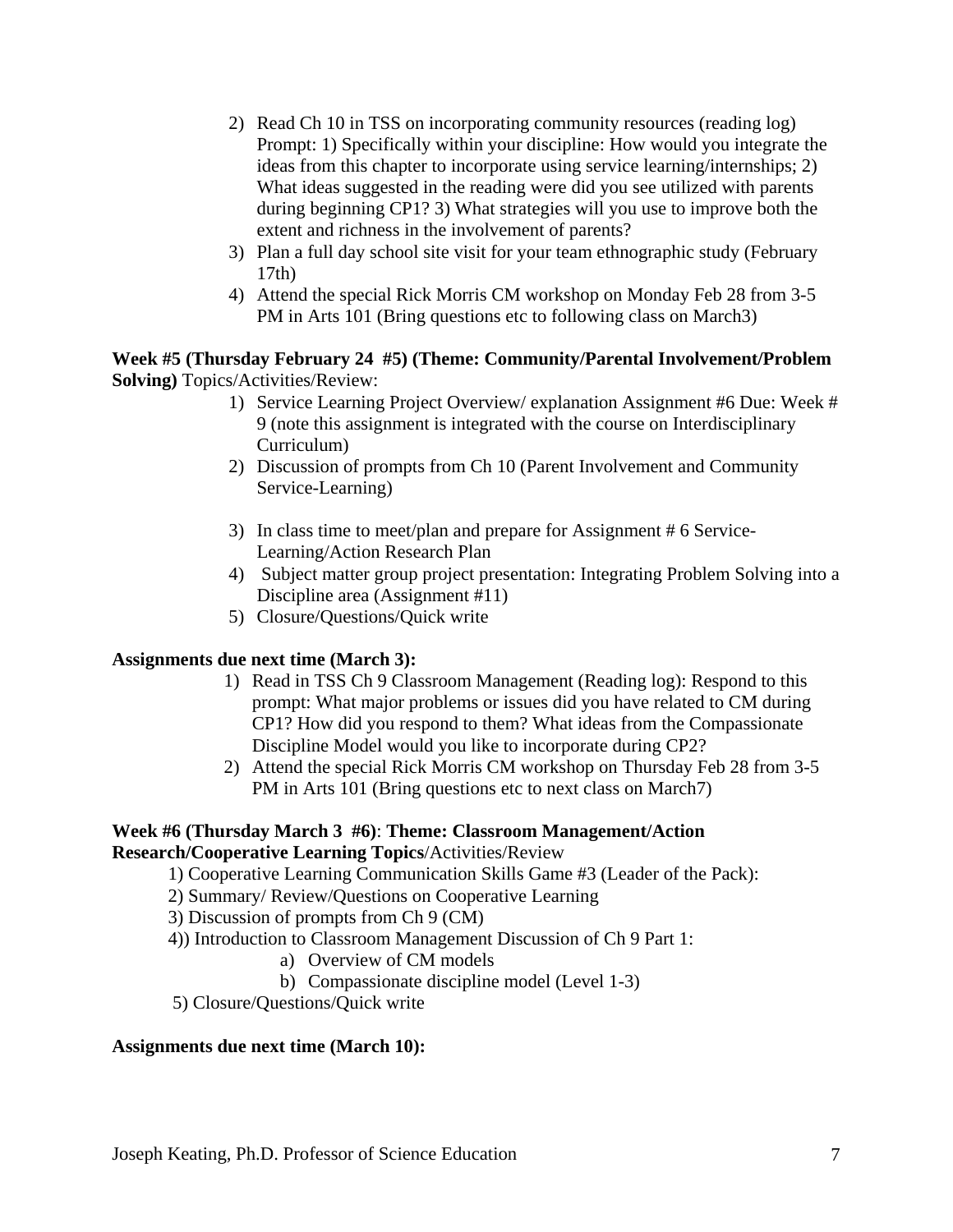- **1)** Prepare in a small group a brief role-playing scenario for one of the classroom management issues from Ch 9 (assigned). This should be no longer than 1-3 minutes long plus time for discussion.
- **2)** Do a one period formal observation in your subject area regarding Classroom Management strategies. Identify what you consider effective and ineffective strategies for CM and suggestions for improvement.

#### **Week #7 (Thursday March 10 #7) Classroom Management Theme: Classroom Management** Topics/Activities/Review

1) Meet in subject matter teams to discuss outcomes of your individual observation on CM. Prepare a short overview/summary of findings based on the overall findings of your group.

2) Student teams are present simulations of common discipline problems per text. Ch 9 (in class)

3) Applying the various Discipline Models: Questions from Rick Morris Workshop 4) Closure/Questions/Quick write

#### **Assignments due last classes (Thursday March 24-31):**

**1)** Ethnographic study due March 24 (Class #9)

2) Group presentation and written report of Assignment #6 Service-learning/ action research project proposal (10 min. per site) due March 31 (Class #10)

#### **Week #8 (Thursday March 17) Theme: Action Research**

Topics/Activities/Review

- 1) Classroom Management: Ch 9 Part 2—Bullying and other severe discipline issues (Levels 4-5)
- 2) Discussion of severe discipline issues from CP1

#### **Assignments due next time (March 24):**

1) Complete written executive overview and prepare for 10 minute Ethnographic Study presentation

#### **Week #9 (Thursday March 24**

- 1) Ethnography Study presentation and executive report (10 minutes max.)
- 2) Video "Schools that work"

#### **Assignments due next time (March 31)**

- 1) Group presentation and written report of Assignment #6 Service-learning/ action research project proposal (10 min. per site)
- 2) Course final exam (redo graphic organizer)

#### **Week #10 (Thursday March 31)**

**1)**) Group presentation and written report on how action research is applied to the service-learning proposal (10 min. per subject area)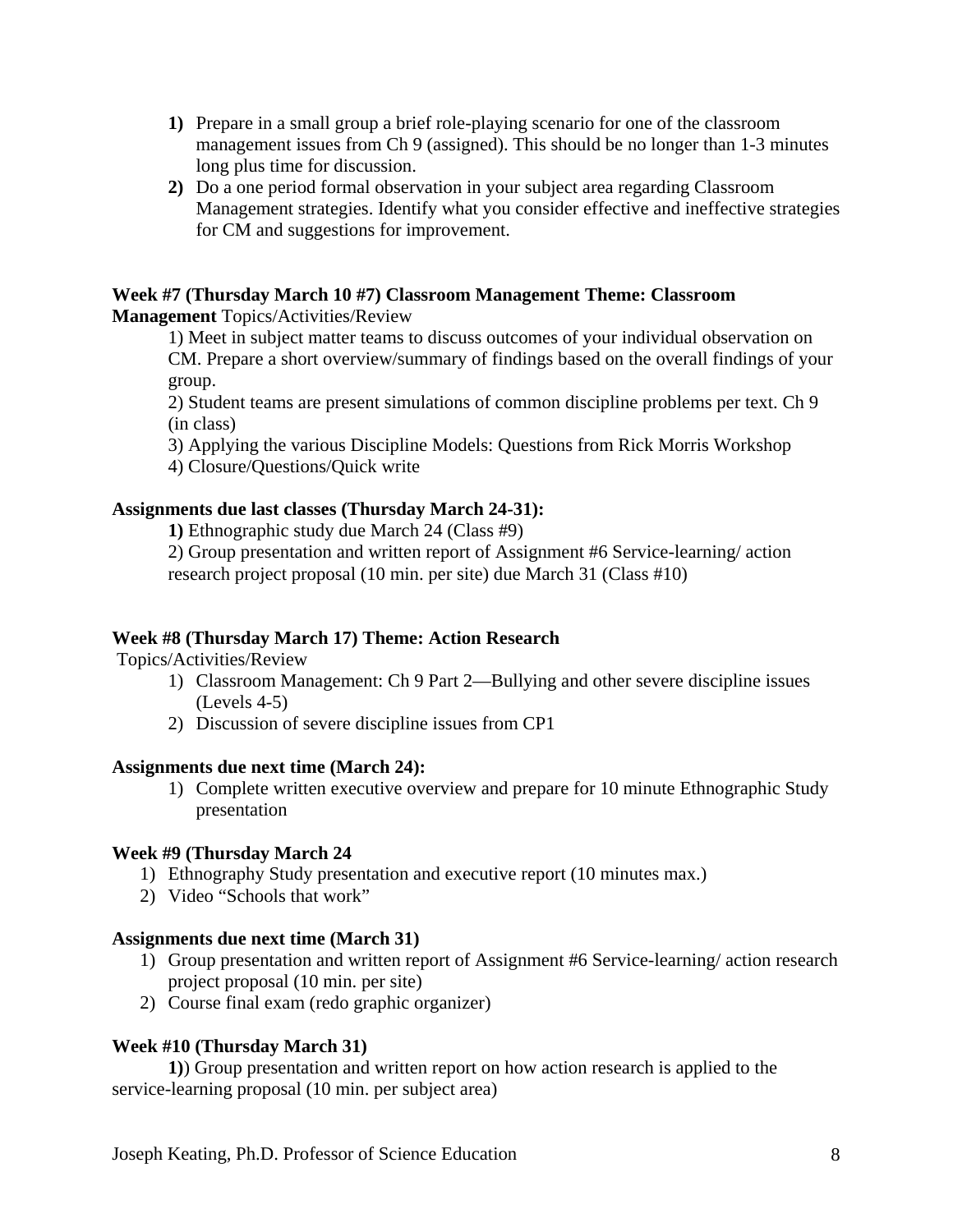2) Final grade sheet completion

3) Instructor evaluations

4) Course final exam (Assignment #12)

#### **Brief Synopsis of each assignment:**

#### **#1 Teacher Dispositions (attitudes, values and demeanor):**

A variety of practitioner and university research suggests the importance of linking teacher and student affective objectives (feelings, attitudes, values, and social behaviors) to greater understanding for their students (mental operations, content knowledge) (Roberts and Kellough, 2000). Great teachers tend to model a variety of positive personal attributes (dispositions) that create an extremely successful classroom environment conducive to maximizing the learning for their students. Identifying, discussing and reflecting on these attributes are a critical part of teacher training.

Krathwohl, Bloom and Masia (1964) developed a useful taxonomy for teachers to use in defining and implementing the affective objectives for their students. These student behaviors in response to the curriculum are typically a hierarchical continuum and range from least internalized to most internalized: 1) receiving; 2) responding; 3) valuing; 4) organizing; 5) internalizing and 6) acting. The degree to which students move along this continuum is strongly correlated with the degree to which teachers successfully incorporate their own personal attitudes into their teaching (Roberts and Kellough, 2000; Baldwin, Keating and Bachman, 2003).

It is therefore, critical for pre-service teachers to have knowledge of basic standards of dispositions that can be used by them, as future practicing teachers. This dispositional model based on research related to great teachers includes the high expectations found in quality teaching such as enthusiasm for learning, positive attitudes, positive interactions and supportive of interpersonal relationships within the teaching environment. All of these are also attributes that are valuable to improve in one's own students.

 In summary, there is a general consensus within the educational community that baseline positive teacher attributes (dispositions) can be improved through reflection, discussion and practice. This assignment becomes a mechanism to address this important issue (Stone, 2002; McEwan, 2002; Dewey, 1910**).** 

#### **Scoring Criteria**

Each of these seven attributes will be scored on a 4-point rubric. Demonstrated improvement for an individual in any area from the baseline will be used as a strong indicator of progress. Peer input, instructor input and self-evaluation will assist in formative assessments of progress

4 = Exceeds **expectations:** Student has demonstrated an especially high level of functioning with respect to this attribute (no sub par examples)

3 = Meets **expectations:** Student has demonstrated an acceptable level of functioning with Respect to this attribute (some qualities may be high while others are more limited; while there is room for continued growth, this student is generally solid; no concerns exist)

2 = **below expectations**: Student has demonstrated inconsistent levels of functioning with respect to this attribute; the student is on his/her way to meeting expectations, but needs time or a conscientious focus on this attribute in order to do so (numerous limitations or examples noted)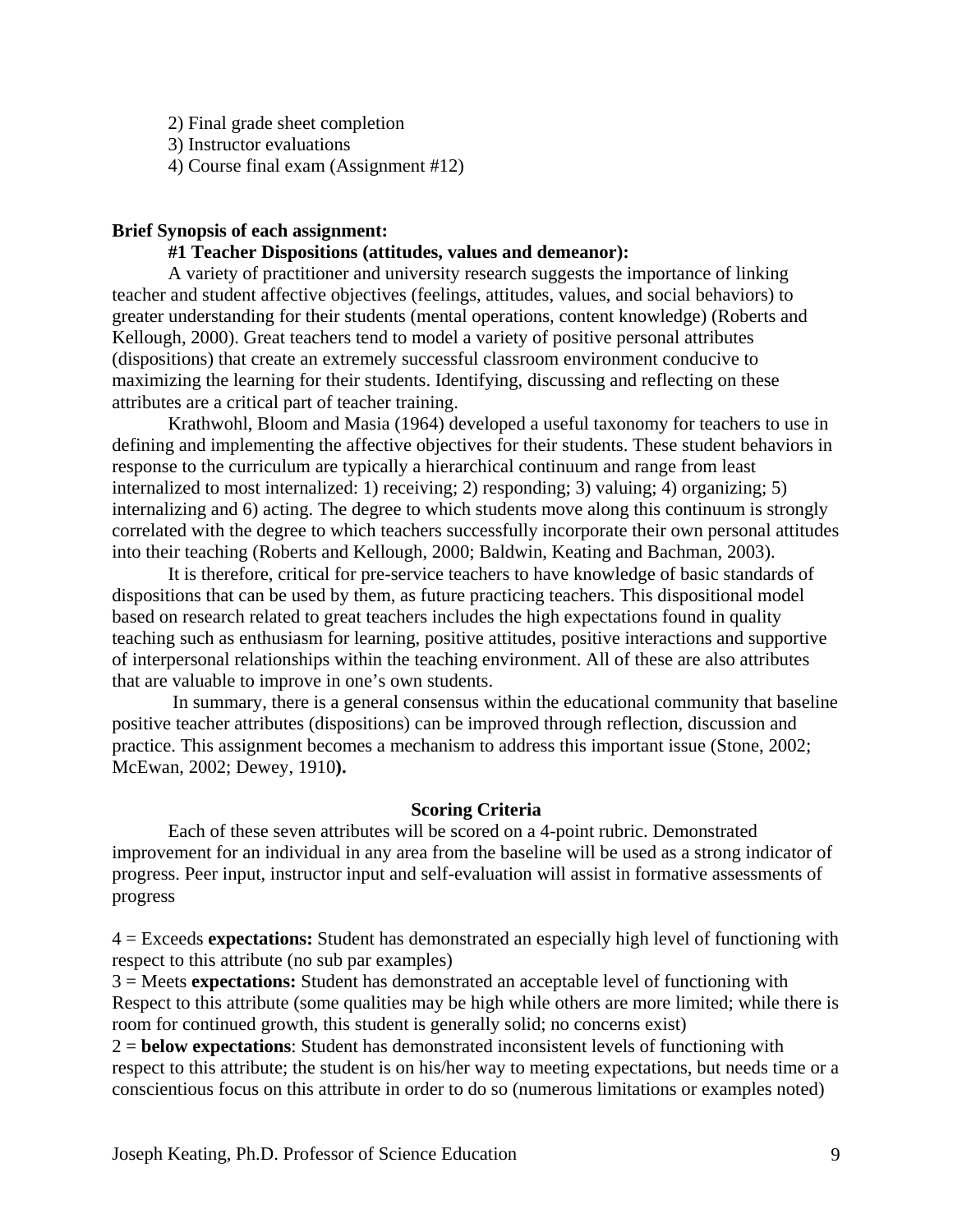1 = well **below expectations**: Student has demonstrated a low level of functioning with respect to this attribute (serious overall limitations noted in this area)

#### **Generally Accepted Attributes of Highly Effective Teachers (As seen in pre-service programs)**

(Roberts and Kellough, 2000; Stone, 2002; McEwan, 2002; Baldwin, Keating and Bachman, 2003; Johnson and Johnson, 1994; COE Mission Statement, 1997)

The following will be used as a guideline to assess the level of attainment (and progress) in demonstrating these attributes.

- 1) **General classroom attendance, promptness, and participation:** punctual, respects time boundaries (breaks, etc.), regularly attends class, and actively participates.
- 2) **Attention to classroom discussion protocols** (per Epstein's Five Stage Rocket)**:** respects time limitations, recognizes and respects the perspectives of fellow classmates, allows wait time, listens actively, uses non-interruptive skills, mediates disagreements by working to understand others' perspectives and finding common ground, genuinely encourages all to participate.
- 3) **Social and cooperative skills (as illustrated in cooperative projects)**: assumes responsibility of one's roles, is open to consensus and mediation, effectively communicates ideas, attends group meetings, is dependable, respects others' ideas, expects quality work from self and colleagues, manages time effectively, uses organizational skills and leadership skills, is assertive but not aggressive, uses reflection as a means of evaluation, motivates and offers positive reinforcement to others.
- 4) **Attention to assignments:** meets time deadlines, produces quality products, responds cooperatively to constructive criticism, uses rubrics or other stipulated criteria to shape an assignment, prioritizes tasks and performs/supervises several tasks at once.
- 5) **General classroom demeanor:** is professional, creative, kind, sensitive, respectful, has a sense of humor, is supportive of fellow classmates and instructors; recognizes others' perspectives as valid and works to include all "voices" in the classroom; is aware of and responsive to issues and behaviors that might marginalize colleagues in the classroom.
- 6) **Flexibility:** is responsive to reasonable adjustments to the syllabus, curriculum, schedule; can work through frustrations by problem-solving with others and not letting emotional responses dominate or impair thinking; "bounces" back easily; can work calmly under stress.
- 7) **Openness to and enthusiasm for learning:** can engage with a variety of educational ideas with an open mind and a sense of exploration; demonstrates passion for and metacognition of learning across the curriculum and within discipline areas; takes advantage of learning opportunities and seeks out additional opportunities for learning.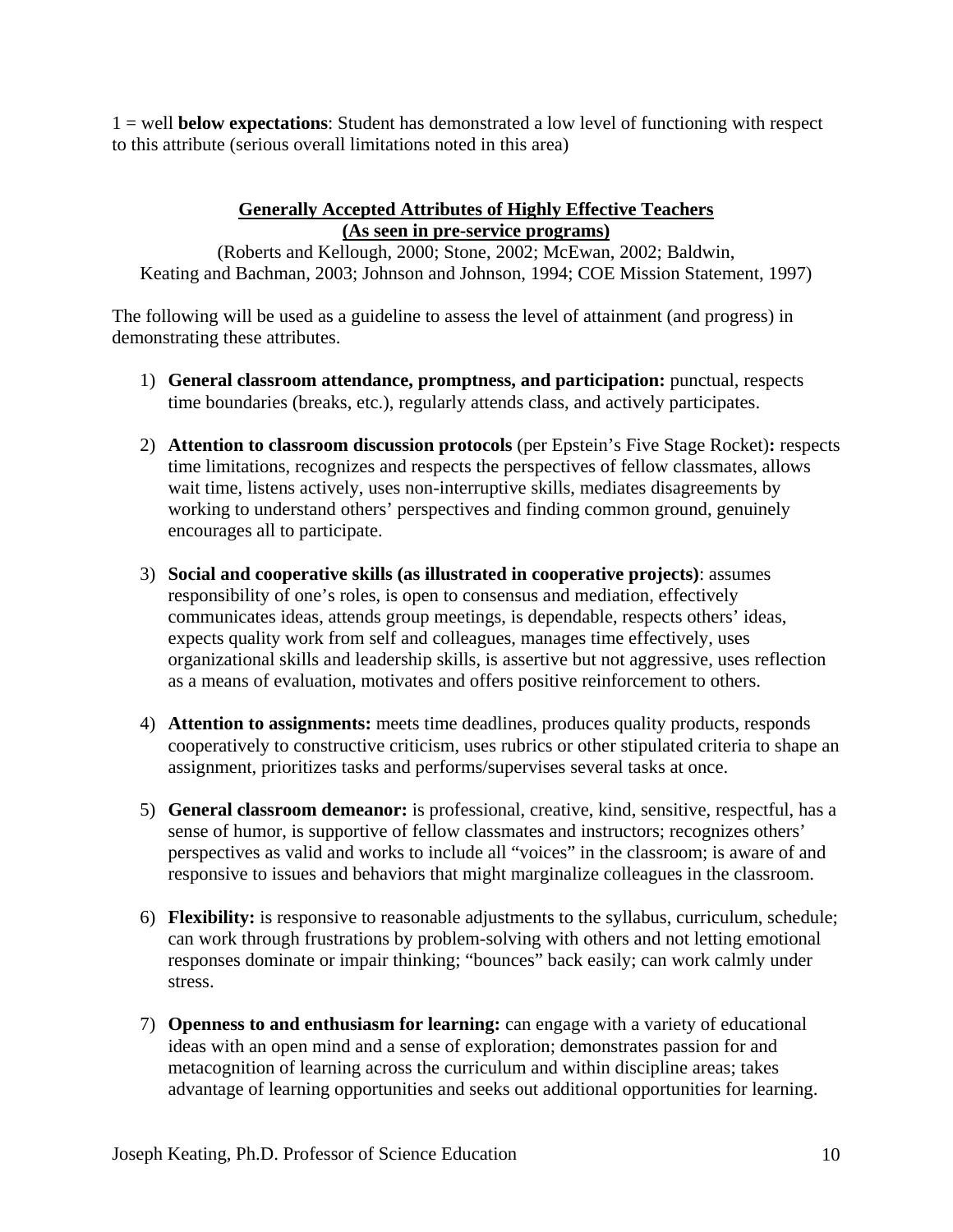**#2 Problem Solving (Competitive/Non-competitive Model):** the value of problem solving is demonstrated and discussed through one or two open ended problems completed in class: Gum Drop Towers and or Superlinks. These will model the competitive-non-competitive model that can be effectively applied to a high school classroom. In addition, this will be linked to some reading assignment (In TSS, Keating, Baldwin and Bachman on Inquiry Based learning). You will develop a lesson plan that applies problem solving within your subject matter and share this to come up with a consensus plan to present to the class.

**#3 Cooperative Learning Simulation Games:** Three classroom simulation games will be demonstrated and completed in class each assist in developing the specific skills and protocols essential to working effectively in a cooperative team both as a participant during this program as well as with one's own students. These are called: Epstein's Five Stage Rocket, Verbal –Non-Verbal Communication and Leader of the Pack. Description/ details will be provided in class.

**#4 School Ethnographic Study Presentation:** Students will select a school site and as a team design a plan to visit the site in order to collect data and information from a variety of sources. These might include: interviews, observations, documents, surveys, video/still photography etc. Using this information they will present a cohesive ethnographic overview of that school site for other members of the class. This presentation (both written and oral) has the multiple purpose of: jigsawing information about area schools and introducing the student to the process and value of ethnographic studies (action research). This same type of Action Research model will also be applied to evaluating the Service-learning component from the ITU course. Description/ details will be provided in class.

**#5 Reflective Reading Logs and (or) Prompts:** Students will reflect on a variety of reading assignments and respond with either a written reading log by responding to a prompt associated with that reading (description details provided in class). Rubrics will be used to evaluate student responses to the reading logs. Besides providing a way to evaluate your own work this will model a techniques that can be applied to your own students readings/writings.

#### #6 **Service Learning/Action Research Project oral presentation**:

In EDSS 541 students will have developed an Interdisciplinary Unit Plan that applies the use of service-learning. An important aspect of any curriculum project is an effective, objective mechanism that would evaluate it (action research). A model for action research was introduced in Assignment #4 Ethnographic Study. Student teams will develop a short oral presentation of a proposal to effectively evaluate the ITU Service-learning curriculum developed in EDSS 541. Description of the details will be provided in class.

**#7 Attendance/Participation:** see Teacher dispositions and attendance expectations: note penalties for excessive absences or tardies.

#### **#8 A and B Applying the Compassionate Discipline Model:**

**8A Observation of Classroom Management Skills.** This assignment builds on skills and knowledge in the area of teacher-research (action research) applied and integrated in the School Ethnographic Study (#4) and Service-learning/Action Research Project (#6). In this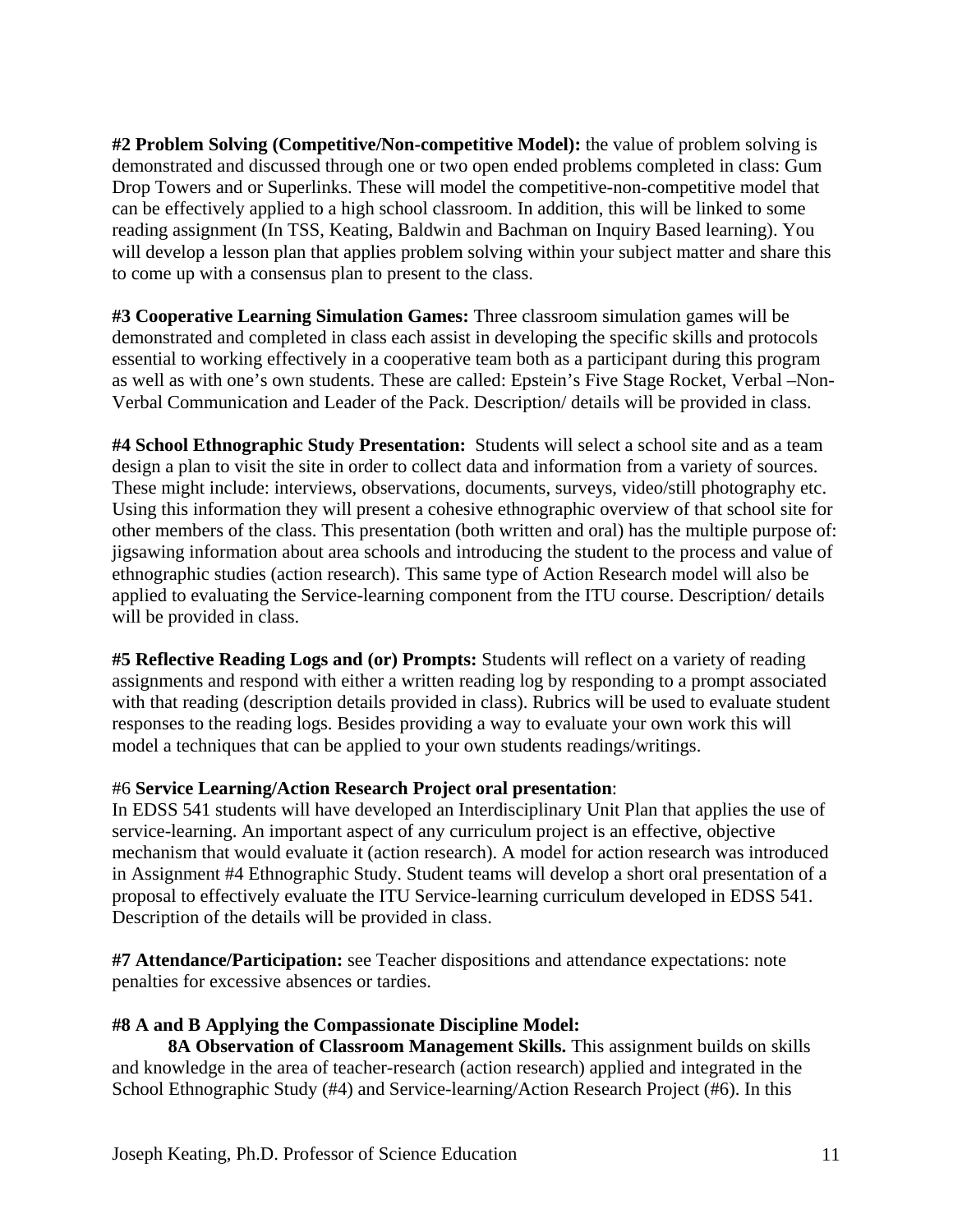assignment the student will have the opportunity to do one observation/data collection exploring the classroom management techniques. From a minimum of one observation, the student will list the effective and less effective strategies observed. These individual observations will be discussed in subject matter teams and a summary/overview presented by each subject matter team to the class.

**8B Constructing a role playing scenario illustrative of common issues management issues in Secondary Schools.** Teams will construct a short role-playing scenario that demonstrates one of the common CM problems discussed in Ch 9 of TSS. The scenario should identify the problem and pose potential solutions using the ideas from the Compassionate Discipline Model. A short discussion period will follow the presentation of the scenario.

#9 **Jigsaw text by Daniels et al: "Rethinking High Schools (Best Practices)"**: This assignment models the Jigsaw 2 model per Slavin (1995). Students will read the introductory and final chapter plus one assigned chapter (jigsaw). They will meet with others that have read the same chapter (expert group) and make a short oral presentation to the whole class (main group) in order to "teach" and evaluate the understanding of the concepts found in the assigned chapter. The purpose of this assignment is to understand how a small school uses a variety of reformed ideas successfully by: 1) modeling Jigsaw 1 and 2 that demonstrates a method for students to be responsible for their own learning by teaching concepts to fellow students. 2) Students overview large amounts of information in a relatively short time frame.

**#10 Quickwrites:** An effective authentic evaluation method for the teacher and the student to determine what has and what has not been learned. At the conclusion of some classes students will be asked to write a brief overview of: 1) what they learned in class that day; 2) what questions they need answered; 3) general comments (mechanism to thank teacher or ask for assistance). The instructor can use the student responses to this Quickwrite as a basis to review the last class, answer common questions (in class) or specific questions to the individual student (on the paper).

#11 **Problem Solving/Creative Curriculum:** Students will be provided a model (Model to Solve Problems) and given one or two practice examples. (Gumdrop towers and Superlinks). Using these as a model they will design and share their own examples of lesson plans that incorporate elements of open-ended problem solving (critical thinking, higher order thinking etc.)

**# 12 Final Summative Exam of the course:** Using an authentic assessment technique (Graphic Organizer) the students will complete comprehensive understanding of what they learned and can apply from this course.

accountability. It is directly linked to the ideas from teacher dispositional assignment (# 1).<br>Joseph Keating, Ph.D. Professor of Science Education 12 **#13 Directorships: (optional extra credit)** Students will select classroom specific roles/responsibilities, assuming the leadership for the semester in assisting all members of the cohort in some educational or social function. Specific details and available directorships will be discussed in class. This assignment has multiple purposes all readily transferable to the high school classroom setting that include teaching responsibility, leadership and social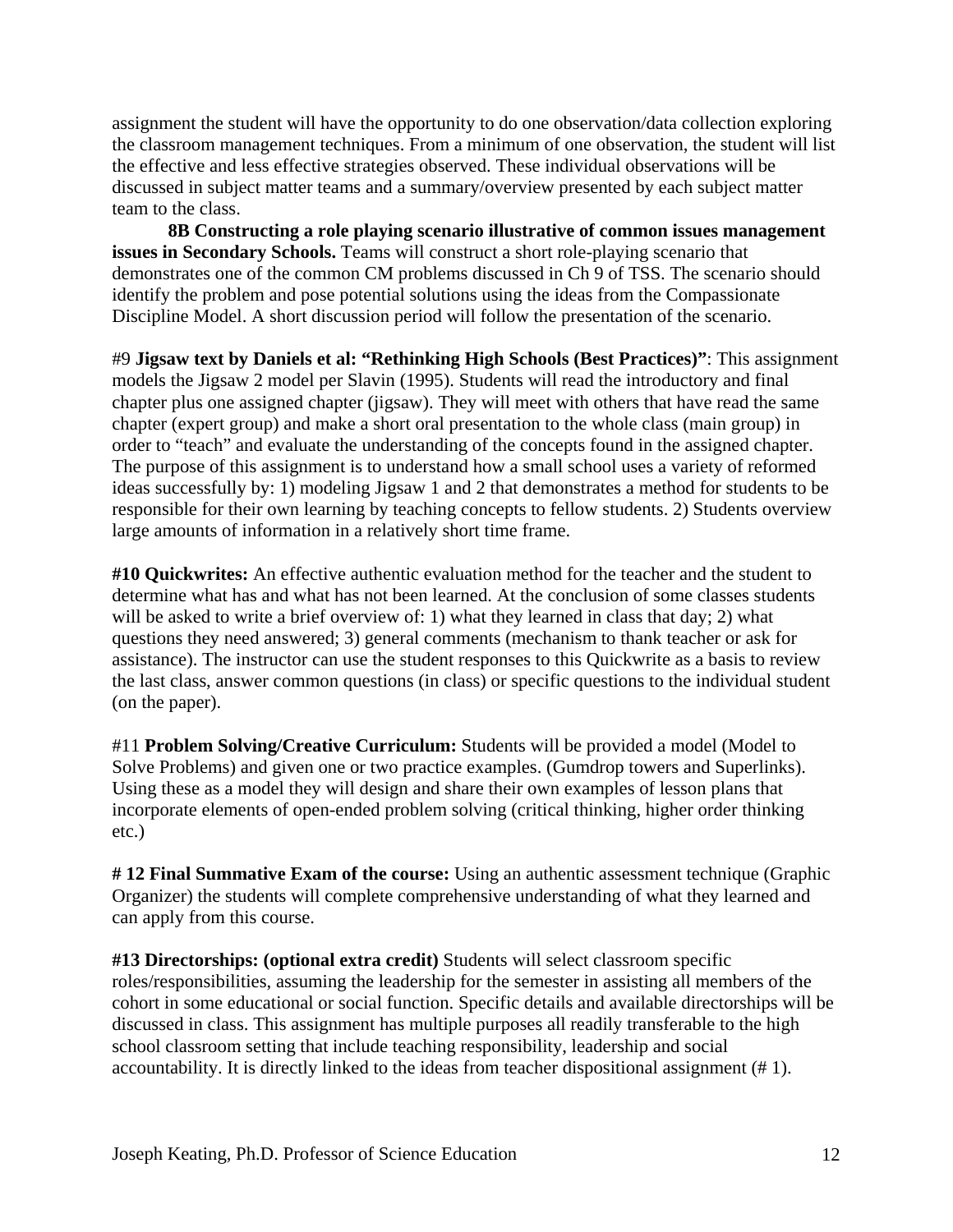#### **Point Values of Assignments (see also grade sheet)**

- **1)** Teacher Dispositional Skills Assessment (Instructor, Student and Peer input) (5 pts.)
- **2)** Problem Solving: (Gum Drop Towers or Superlinks) (5 pts.)
- **3)** Cooperative Learning Simulation Games (three) (5 pts each =15 pts)
- 4) School Ethnographic Study Group Presentation (20 pts.)
- 5) Reflective Reading Logs and Prompts 3pts each (24 pts.)
- 6) Service Learning/Action Research Project oral presentation (10 pts.)
- 7) Attendance/Participation (48 pts.)
- 8) A. Classroom Management Research Assignment (10 pts.)
- 8) B. Role-playing common classroom management issue (5pts)
- 9) Jigsaw on "Rethinking High Schools (Best Practices)" (10 pts.)
- 10) Quick writes (5pts.)
- 11) Problem Solving Lesson Team Presentation (5+5=10 pts)
- 12) Final Exam (20 pts)
- 13) Directorship (extra credit 5 pts.)

Total  $= 182$  pts. Possible

#### **Grading Scale**

All students must maintain a B average in the credential program and obtain a grade of no lower than C+ in any individual course in order to receive credit for that course. Note attendance policy: excessive absences (non-extenuating circumstances) will result in the following grade reductions:  $(2 =$  one grade lower;  $3 =$  two grades lower; more than  $3 =$  non passage of course)  $A = 90-100 (97-100 A+)$ 

 $B = 80-89(87-89 B+ )$  $C = 70-79(77-79 C+)$  $D = 60-69$  $F = < 60$